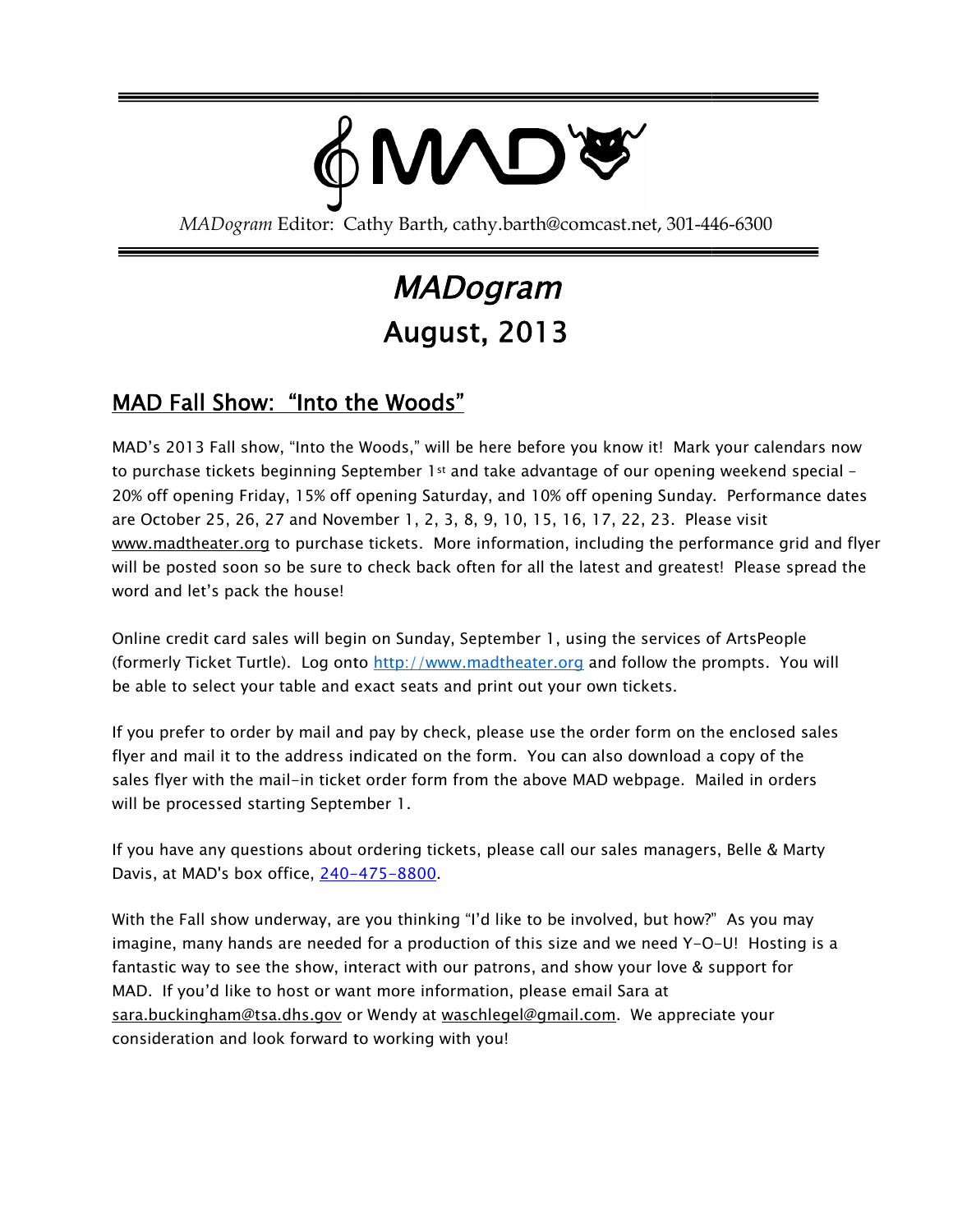August 20, 2013

Dear "Friend of MAD,"

Our 2013 Fall Show will be *Into the Woods*, with music and lyrics by Stephen Sondheim and book by James Lapine. The musical intertwines the plots of several Brothers Grimm fairy tales and follows them to explore the consequences of the characters' wishes and quests.

This is our annual dinner theater production and a buffet dinner and beverages are included in the full ticket price. After-dinner tickets are also available for those who prefer no dinner. Beverages are served with the after-dinner tickets.

Because you have bought tickets to previous MAD shows, we want you to have an advance flyer with this year's schedule and other information. We encourage you to consider attending on our opening weekend, October 25, 26, or 27. Not only are the best seats likely to be available for those performances, but the tickets are discounted 20% for Friday evening, 15% for Saturday evening, and 10% for Sunday matinee.

**Online credit card sales will begin on Sunday, September 1, using the services of ArtsPeople (formerly Ticket Turtle). Log onto [http://www.madtheater.org](http://www.madtheater.org/)** and follow the prompts. You will be able to select your table and exact seats and print out your own tickets.

*Wheelchair-accessible seats are indicated on the online seating diagram and there is adequate space to explain your wheelchair requirements. If any member of your party has other special requirements, please call us at the number below for assistance.*

**For those patrons who prefer to order by mail and pay by check, please use the order form on the enclosed sales flyer** and mail it to the address indicated on the form. You can also download a copy of the sales flyer with the mail-in ticket order form from the above MAD web site. Mailed in orders will be processed starting September 1.

Judging from the recent auditions and early rehearsals, we're sure that *Into the Woods* will provide a delightful evening's entertainment. We do hope to see you and your friends at one of our performances in October or November. If you have any questions, please contact us at the number below. We will return your call as soon as possible.

Sincerely,

Belle & Marty Davis Sales Managers 240-475-8800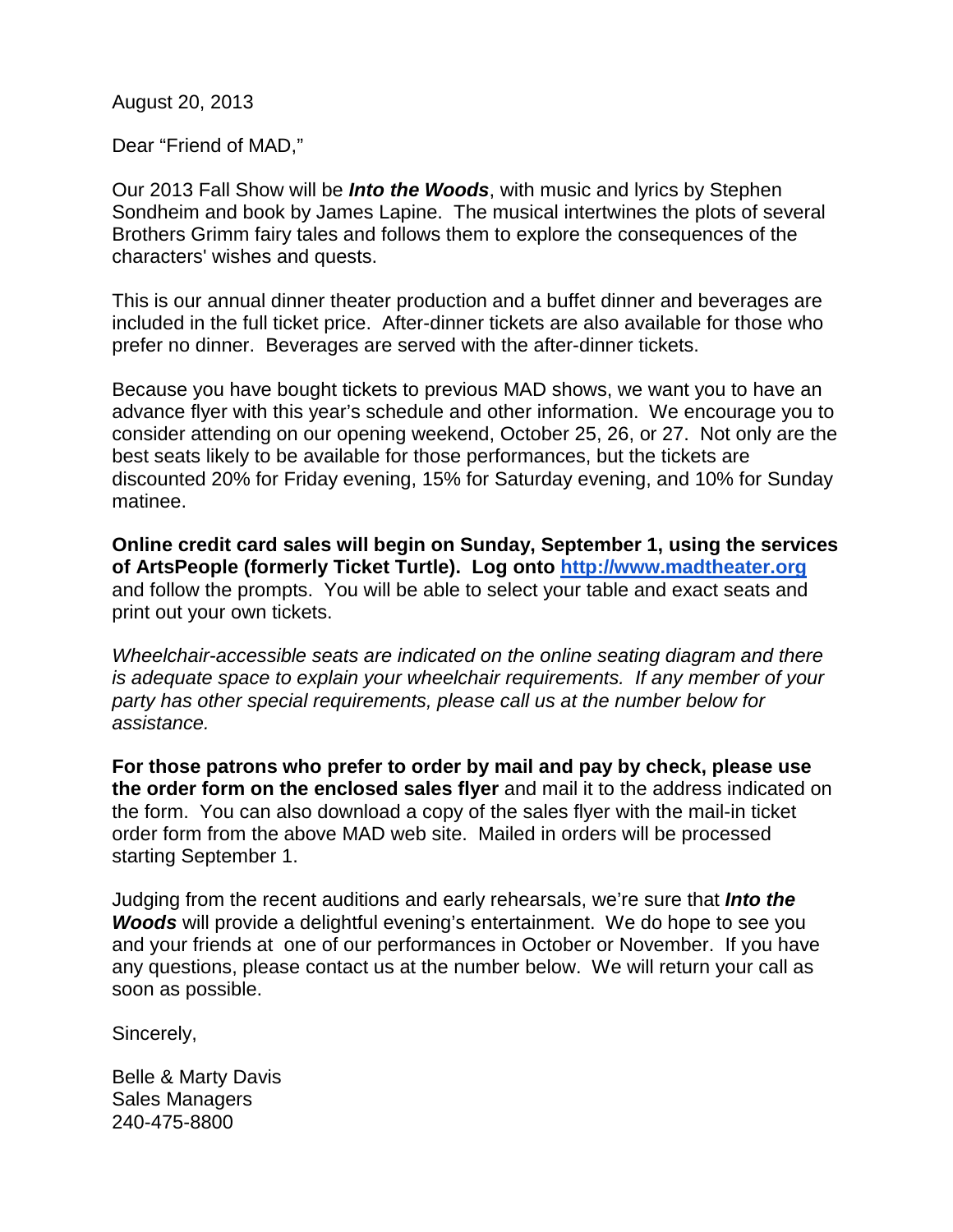Goddard's Music and Drama Cluk  $\oint$ MD<sup>®</sup> presents Fall 2013 Dinner Theater Musical



Music and Lyrics by STEPHEN SONDHEIM Book by JAMES LAPINE Originally Directed on Broadway by James Lapine Orchestrations by Jonathan Tunick

Directed by Randy Barth Produced by Kathy Fontaine and Linda Pattison

## **On-line ticket purchases through the MAD website www.madtheater.org beginning September 1st**

Friday and Saturday evenings: October 25, 26, November 1, 2, 8, 9, 15, 16, 22, 23 Sunday matinees: October 27, November 3, 10, 17

Fri/Sat: Doors open 6:00. Dinner served 6:30-7:30. Curtain 8:00 Matinees: Doors open 12:30. Lunch served 1:00-2:00. Curtain 2:30 After-Dinner ticketholders: Entry permitted 30 minutes before Curtain

## - **OPENING WEEKEND SPECIAL** - **Tickets discounted 20°/o on Friday, 15o/o on Saturday, 10°/o on Sunday**

Visit www.madtheater.org or call (240) 475-8800 for tickets, performance grid. cast & crew photos and more!

*Note: Reservations are accepted only with payment in full. Online sales by credit card only, all others use order form on reverse or call the ticket line.*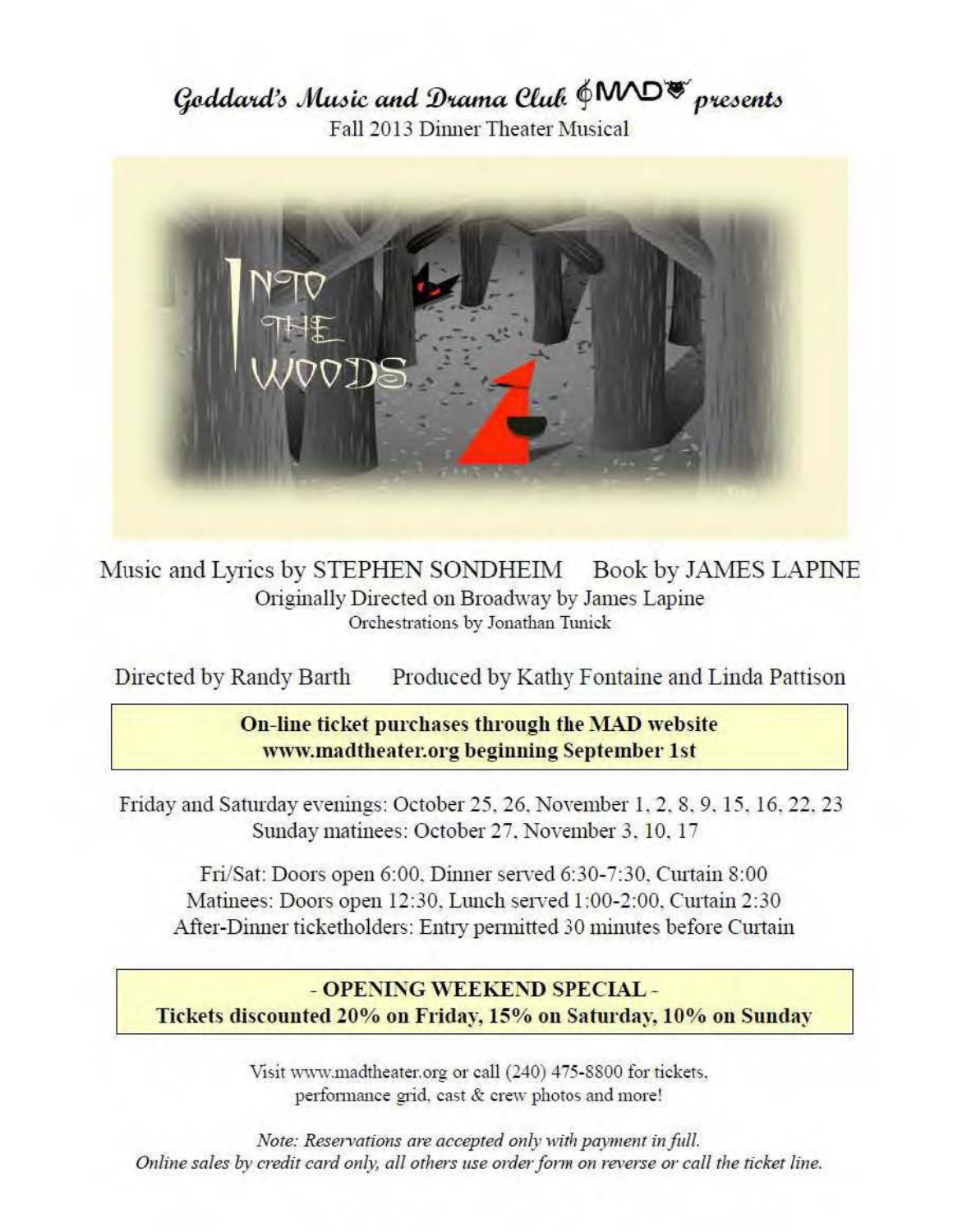**PAST LIST** 

Baker's Wife: Witch: Cinderella: Rapunzel: Little Red Riding Hood: Jack's Mother: Stepmother: Florinda: Lucinda: Giant: Granny: Cinderella's Mother: Baker: Jack: Wolf/Cinderella's Prince: Rapunzel's Prince: Mysterious Man: Steward: Cinderella's Father: Narrator:

Kim Weaver, Jill Goodrich Cathy Barth, Kathy Fontaine Christa Kronser, Marie Nearing Danielle DeLatte, Laura Fisher Rachel Heney, Annabelle Leete Linda Pattison, Charlaine Reese Rosalie Daelemans, Kathy Nieman Mary Collins, Melanie Pino-Elliott Amanda DeLand, Linda Sellner Dayleen DeRiggs, Lelia Moors Beryl Feldman, Ginny Zanner Rhapsody Dearring, Susan Heney Dwaine Kronser, Mike Marshall Tony Santiago, ArefDajani Dave Martin, Jack Scheer Mike Culhane, Richard Richardson Jeff Pattison, Mike Heney Eliot Malumuth, David Solomon David Solomon, Ron Nieman Betsy Edwards, Andy Negri

Performances are double cast, so be sure to visit **W\**  . **vw.madtheater.org**  *l***for the most current** performance grid!

## 0 **Stage** 0000 **DEER 666666** 000000 c:<br>| Extending<br>| Is presented through special arrangement with Music Theatre International (MTI). rt1f.i:-f.i1 **!:!9 8 8**

## **Adults \$34 Children 10 and under \$24 After-Dinner** \$20

Admission includes Buffet Dinner with Beverages: Assorted Soda, Beer, Wine, Coffee, Hot Chocolate, Tea After-Dinner tickets available (includes beverage service only)

Performances at the Barney & Bea Recreation Center Goddard Space Flight Center - Greenbelt, Maryland

All authorized perfonnance materials are also supplied by MTL 421 West 54th Street, New York, NY 10019 Phone: 212-541-4684 Fax: 212-397-4684 **W\¥'1.\' ~fTISbows.com** 

and we will contact you for further information. Thank you!

#### **TICKET ORDER FORM**

Detach and mail to: MAD Tickets, c/o Davis, 7109 Lenhart Drive, Chevy Chase, MD 20815

| Name:            | PERFORMANCE DATE:                                              |
|------------------|----------------------------------------------------------------|
| Home Address:    | TABLE:                                                         |
|                  | <b>NUMBER OF TICKETS:</b>                                      |
| Email:           | <b>PRICE PER TICKET: \$</b><br>+ \$1 service charge per ticket |
| Phone (Day):     | TOTAL: \$                                                      |
| Phone (Evening): |                                                                |
| DI FACE DEINTIH  | if you require special accommodations<br>* Please check HERE   |

PLEASE PRINT!!!

Make checks payable to "MAD Productions"